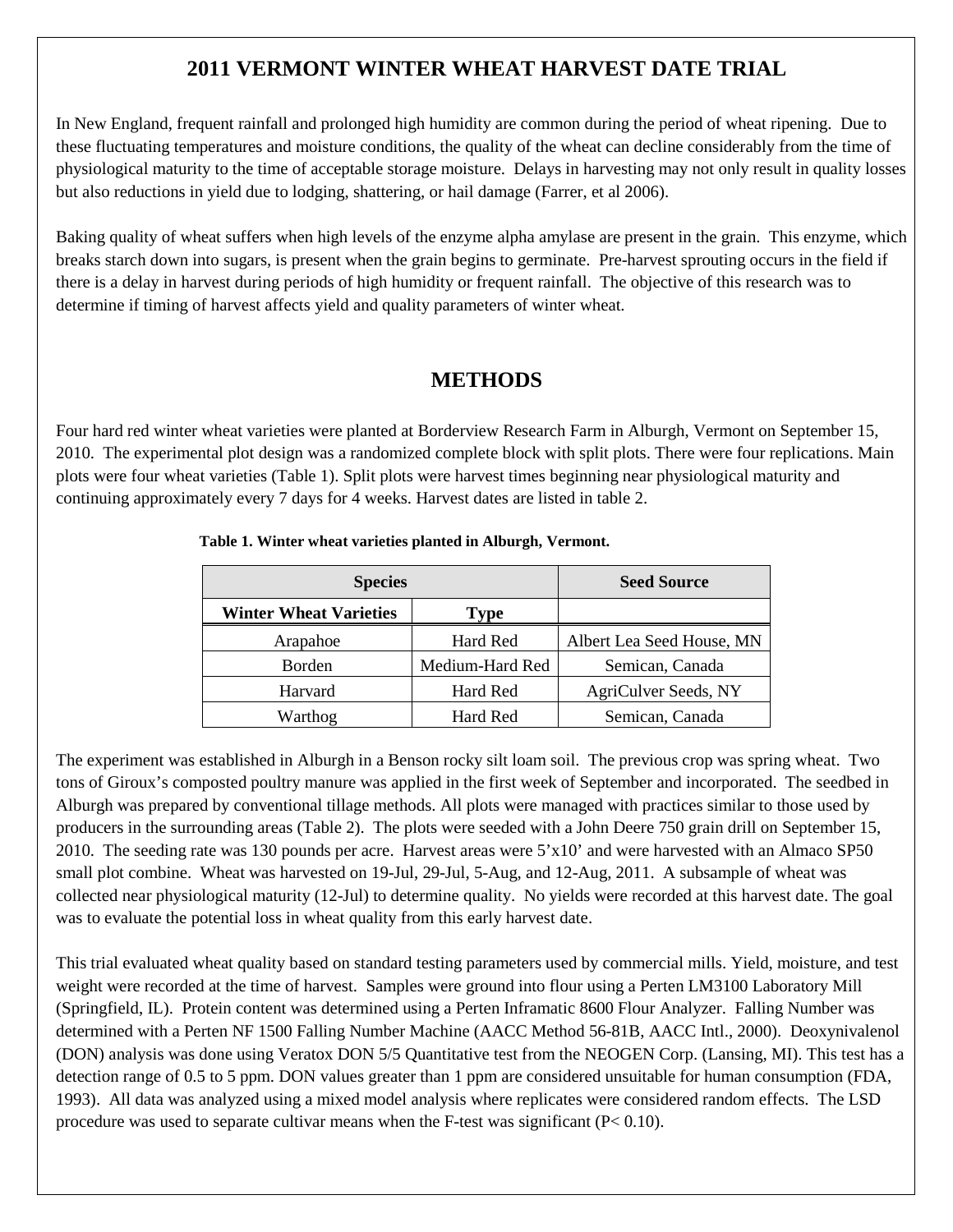| Table 2. General plot management for trial. |                                    |  |  |  |  |
|---------------------------------------------|------------------------------------|--|--|--|--|
| <b>Location</b>                             | <b>Borderview Farm</b>             |  |  |  |  |
|                                             | Alburgh, VT                        |  |  |  |  |
| Soil type                                   | Benson rocky silt loam             |  |  |  |  |
| Previous crop                               | Spring wheat                       |  |  |  |  |
| Row spacing (in.)                           | 6                                  |  |  |  |  |
| Seeding rate                                | 130 lbs/acre                       |  |  |  |  |
| Replicates                                  | 4                                  |  |  |  |  |
| Planting date                               | 15-Sep-2010                        |  |  |  |  |
|                                             |                                    |  |  |  |  |
| Harvest date 1                              | $12$ -Jul                          |  |  |  |  |
| Harvest date 2                              | $19-Jul$                           |  |  |  |  |
| Harvest date 3                              | $29-Jul$                           |  |  |  |  |
| Harvest date 4                              | $5 - Aug$                          |  |  |  |  |
| Harvest date 5                              | $12$ -Aug                          |  |  |  |  |
|                                             |                                    |  |  |  |  |
| Harvest area (ft.)                          | 5x10                               |  |  |  |  |
| Tillage operations                          | plow, disc, & spike-toothed harrow |  |  |  |  |

Variations in yield and quality can occur because of variations in genetics, soil, weather, and other growing conditions. Statistical analysis makes it possible to determine whether a difference among varieties is real or whether it might have occurred due to other variations in the field. At the bottom of each table, a LSD value is presented for each variable (e.g. yield). Least Significant Differences (LSD) at the 10% level of probability are shown. Where the difference between two varieties within a column is equal to or greater than the LSD value at the bottom of the column, you can be sure in 9 out of 10 chances that there is a real difference between the two varieties. Wheat varieties that were not significantly lower in performance than the highest variety in a particular column are indicated with an asterisk. In the example below variety A is significantly different from variety C but not from variety B. The difference between A and B is equal to 729 which is less than the LSD value of 889. This means that these varieties did not differ in yield. The difference between A and C is equal to 1454 which is greater than the LSD value of 889. This means that the yields of these varieties were significantly different from one another. The asterisk indicates that variety B was not significantly lower than the top yielding variety.

| Variety | Yield |
|---------|-------|
| A       | 4615* |
| B       | 3886* |
|         | 3161  |
| LSD     | 889   |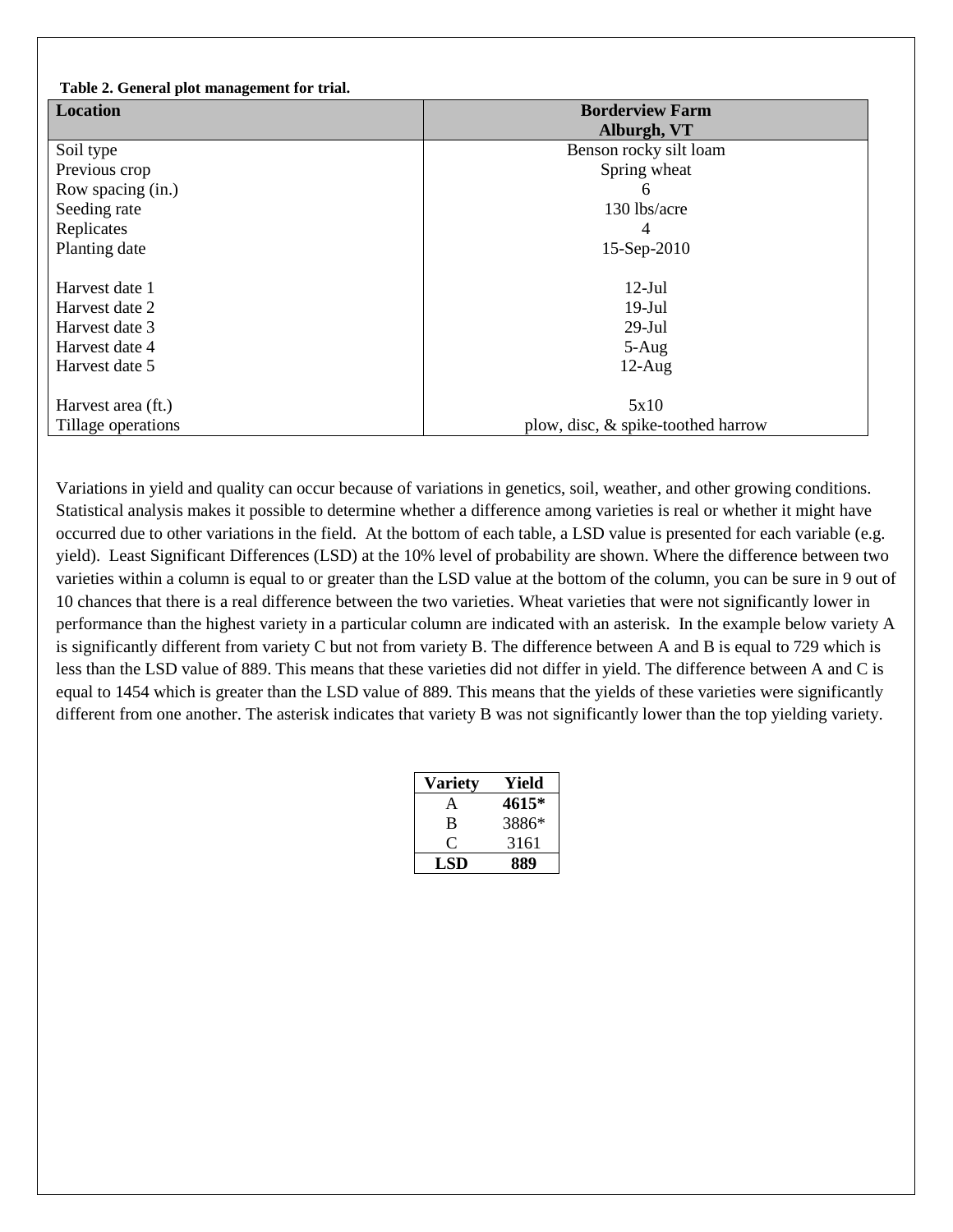## **RESULTS**

Seasonal precipitation and temperature recorded at a weather station in close proximity to Alburgh are shown in Table 3. As seen in Table 3, March, April and May were cooler and wetter than average years. As a result, early spring growth was delayed. From planting to harvest, there was an accumulation of 6787 Growing Degree Days (GDD), 635 GDDs higher than the 30-year average.

| South Hero (Alburgh)          | 2010  |       |       | 2011 |         |      |       |       |       |       |         |         |
|-------------------------------|-------|-------|-------|------|---------|------|-------|-------|-------|-------|---------|---------|
|                               | Sept. | Oct.  | Nov.  | Dec. | Jan.    | Feb. | Mar.  | Apr.  | May   | June  | July    | Aug.    |
| Average Temperature (F)       | 64.0  | 50.6  | 39.9  | 27.7 | 22.8    | 20.8 | 32.9  | 46.6  | 58.7  | 67.1  | 74.4    | 70.4    |
| Departure from Normal         | 3.6   | 1.8   | 2.2   | 2.3  | 4.6     | 0.5  | 2.1   | 3.1   | 2.1   | 1.3   | 3.3     | 1.6     |
|                               |       |       |       |      |         |      |       |       |       |       |         |         |
| Precipitation (inches)        | 4.32  | 6.73  | 2.93  | 3.39 | 0.90    | 3.12 | 3.39  | 7.88  | 8.67  | 3.52  | 3.68    | 10.23   |
| Departure from Normal         | 0.86  | 3.75  | 0.00  | l.52 | $-1.05$ | 1.71 | 07    | 5.00  | 5.35  | 0.09  | $-0.29$ | 6.38    |
|                               |       |       |       |      |         |      |       |       |       |       |         |         |
| Growing Degree Days (base 32) | 990.5 | 578.2 | 243.4 | 17.1 | 0.0     | 0.0  | 144.2 | 465.0 | 826.2 | 1088. | 1314.4  | 120.7   |
| Departure from Normal<br>.    | 138.5 | 57.4  | 63.4  | 12.4 | 0.0     | 0.0  | 27.9  | 120.0 | 63.6  | 74.1  | 103.9   | $-26.3$ |

### **Table 3. Temperature and precipitation summary for Alburgh, VT, 2010-2011**

\*Precipitation from March through July was taken from Burlington.

\*Average temperatures from August through October were taken from Burlington.

Yields can decrease as harvest is delayed due to lodging, shattering, weather and animal pressure. Thus, the yield for the first harvest date, July 19, is significantly higher than any of the other harvest dates (Table 4). There was no significant difference among yields for the varieties evaluated in the study (Table 5). Test weight is the measure of grain density determined by weighing a known volume of grain. Generally, the heavier the wheat is per bushel, the higher baking quality. Acceptable test weight for bread wheat is between 56-60 lbs. per bushel. A common cause of low-test weight is when grain in the field is dampened by rainfall or dew causing the grain to initiate the germination process before harvesting (preharvest sprouting). During germination, oil, starch, and protein are digested to provide energy to produce a new seedling. This process leaves small voids inside the grain. Although the grain may again dry in the field, the seed size does not change and the small voids inside the seed result in a decreased test weight. Maximum test weight is generally achieved when grain is harvested prior to frequent wetting and drying cycles, which generally means wheat is higher in moisture. The test weight for July 19 (61.1 pounds per bushel) was significantly higher than all the other harvest dates. Borden had the highest test weight of the three varieties, but at 57.3 pounds per bushel, it was statistically the same as Harvard and Warthog.

### **Table 4. Influence of harvest date on wheat yield. Table 5. Influence of variety on wheat yield.**

| Variety    | Test    | Yield at $13.5%$ |
|------------|---------|------------------|
|            | weight  | moisture         |
|            | lbs/bu  | lbs/acre         |
| July 19    | $61.1*$ | 3479*            |
| July 29    | 55.5    | 2730             |
| August 5   | 58.0    | 2281             |
| August 12  | 57.3    | 2901             |
|            |         |                  |
| Trial mean | 58.0    | 2848             |
| LSD(0.10)  | 0.5     | 528              |

| Variety       | <b>Test</b> | Yield at 13.5% |
|---------------|-------------|----------------|
|               | weight      | moisture       |
|               | lbs/bu      | lbs/acre       |
| Arapahoe      | 58.1        | 2438           |
| <b>Borden</b> | $57.3*$     | 3095           |
| Harvard       | 58.3*       | 2993           |
| Warthog       | 58.2*       | 2866           |
| Trial mean    | 58.1        | 2848           |
| LSD(0.10)     | 0.5         | NS             |

\*Results that are not significantly different than the top performer in a particular column are indicated with an asterisk. Results in **bold** are the top performers in a particular column.

Wheat harvested on July  $12<sup>th</sup>$  had the highest harvest moisture of 17.3% (Table 6). This was significantly higher than any of the other harvest dates. Protein levels throughout the study were generally low, averaging 8.55% protein (Table 6). Most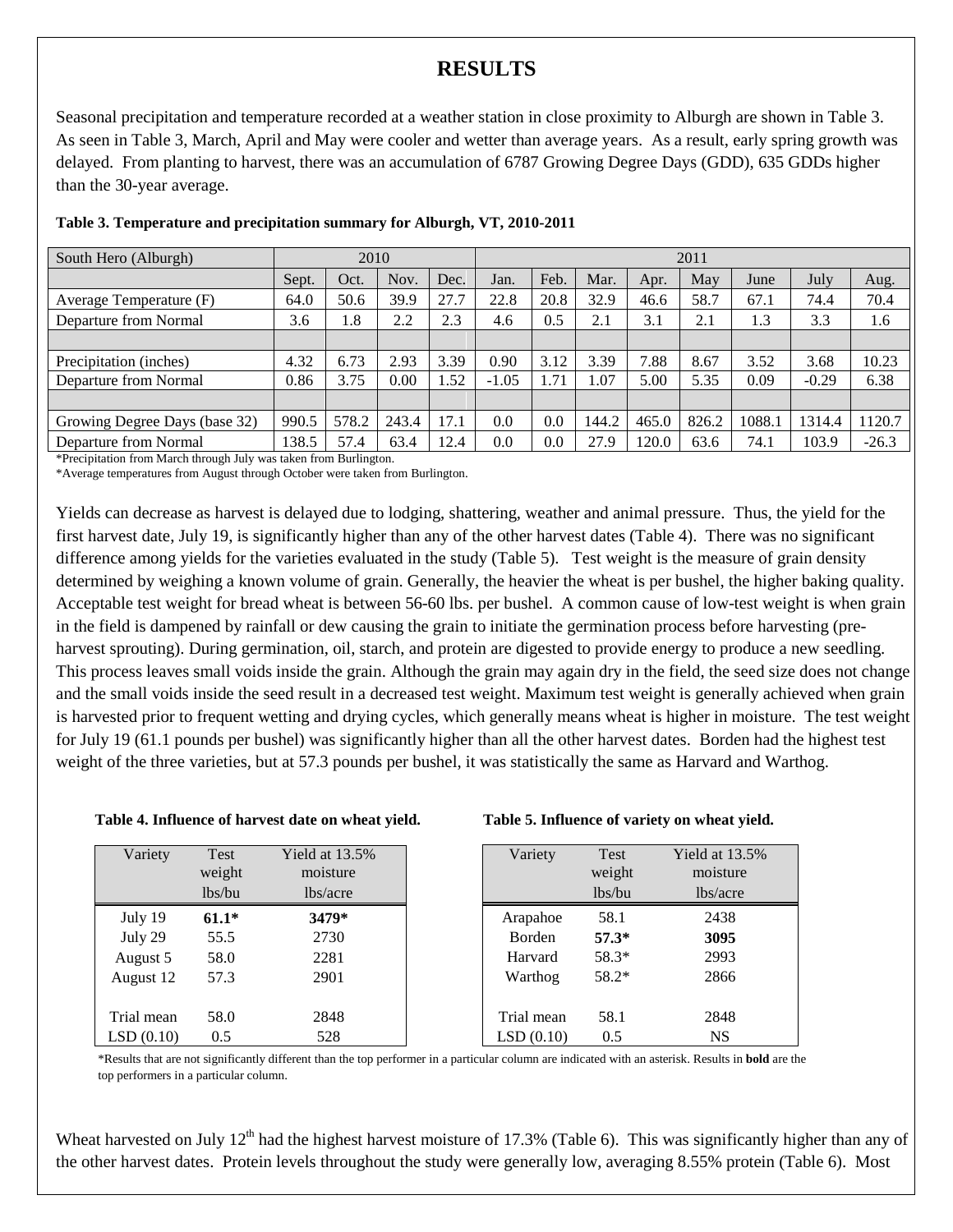commercial mills target 14-15% protein for high quality bread, as grain protein affects gluten strength and loaf volume (Wall, 1979). Lower protein levels are relatively common in winter wheat. The July 19 harvest had the highest percent crude protein, which was statistically the same as the August 5 harvest date. The August 12 harvest date resulted in the lowest crude protein. For varieties, Harvard had the highest percent moisture (15.8%), but was not statistically different from Warthog (Table 7). There were no statistical differences among varieties for crude protein (Table 7).

Falling number is a measure of the level of sprout damage in grain. It records the time it takes for a stirrer to fall through flour and water slurry to the bottom of a test tube. High falling numbers greater than 350 indicate low enzymatic activity and sound quality wheat. A falling number lower than 200 indicates high enzymatic activity and poor quality wheat. An acceptable range for falling number is between 250-400 seconds. All of the falling numbers from the harvest dates fall within this range. However, the July 19 and July 29 harvest dates had significantly higher falling numbers. Similarly, the falling numbers for all of the varieties fell within an acceptable range. However, Warthog had a significantly higher falling number than the other varieties.

| Variety    | Harvest moisture | Crude protein at 12% moisture | Falling number | <b>DON</b> |
|------------|------------------|-------------------------------|----------------|------------|
|            | %                | %                             | seconds        | ppm        |
| July 12    | $17.3*$          | 8.34                          | 370            | $0.36*$    |
| July 19    | 12.9             | $9.18*$                       | 403*           | 0.43       |
| July 29    | 16.2             | 8.23                          | 390*           | $0.33*$    |
| August 5   | 13.7             | $9.17*$                       | 379            | $0.28*$    |
| August 12  | 15.4             | 7.83                          | 345            | 0.40       |
| Trial mean | 15.1             | 8.55                          | 377            | 0.36       |
| LSD(0.10)  | 0.45             | 0.53                          | 16.8           | 0.09       |

### **Table 6. Influence of harvest date on wheat quality.**

\*Results that are not significantly different than the top performer in a particular column are indicated with an asterisk. Results in bold are the top performers in a particular column.

In the Northeast, *Fusarium* head blight is predominantly caused by the species *Fusarium graminearum*. This disease is very destructive and causes yield loss, low test weights, low seed germination and contamination of grain with mycotoxins. A vomitoxin called deoxynivalenol (DON) is considered the primary mycotoxin associated with FHB. The spores are usually transported by air currents and can infect plants at flowering through grain fill. Eating contaminated grain (grain with DON levels >1ppm) poses a health risk to humans. All DON levels in this trial were within acceptable levels for human and animal consumption. There were however some significant differences in DON in both harvest dates and variety treatments. Harvest dates July 12, July 29 and August 5 had significantly less DON than July 19 and August 12 (Table 6). For varieties, Arapahoe and Warthog had significantly less DON than Borden and Harvard (Table 7).

## **Table 7. Influence of variety on wheat quality.**

| Variety    | Harvest moisture | Crude protein at 12% moisture | Falling number | <b>DON</b> |
|------------|------------------|-------------------------------|----------------|------------|
|            |                  |                               |                |            |
|            | $\%$             | $\%$                          | seconds        | ppm        |
| Arapahoe   | 14.4             | 8.77                          | 393            | $0.29*$    |
| Borden     | 14.4             | 8.37                          | 353            | 0.43       |
| Harvard    | $15.8*$          | 8.30                          | 344            | 0.41       |
| Warthog    | $15.7*$          | 8.76                          | 418*           | $0.32*$    |
| Trial mean | 15.1             | 8.55                          | 377            | 0.36       |
| LSD(0.10)  | 0.4              | <b>NS</b>                     | 15             | 0.08       |

\*Results that are not significantly different than the top performer in a particular column are indicated with an asterisk. Results in bold are the top performers in a particular column.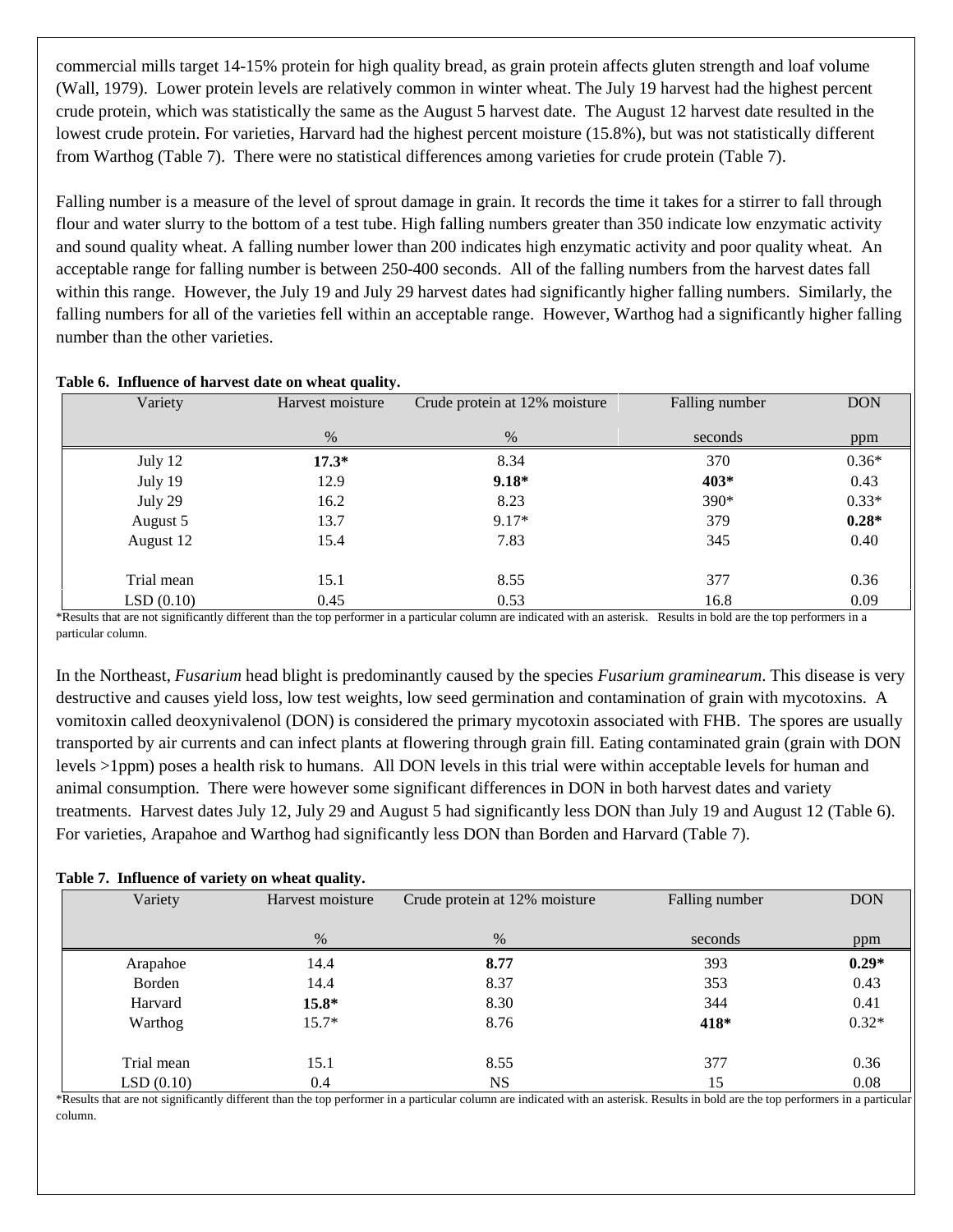The interactions between harvest date and variety were also considered however, there were no significant differences in yield, test weight, crude protein, falling number, or DON. This suggests that varieties performed the same regardless of harvest date.

## **DISCUSSION**

Many farmers prefer to leave wheat in the field until proper storage moisture is reached. This has many benefits to the farmer including reduced drying costs and storage issues. However, often during the wheat dry down period (July) there are periods of wet and humid weather that can cause the wheat quality to decline in the field. Few farmers have started to harvest as early as the combine can harvest the grain to make sure high quality parameters of bakers are being met. Our research was designed to evaluate yield and quality declines as wheat harvest is delayed. Weather conditions during July and early August were dry and warm. Therefore falling numbers declined over time but not below acceptable levels. Yields declined as well and were most likely due to shattering losses during the dry weather. More research across variable temperature and precipitation schemes needs to conducted to further determine the impact of harvest date on wheat yield and quality.

# **ACKNOWLEDGMENTS**

The UVM Extension Crops and Soils Team would like to thank Borderview Research Farm for their generous help with the trials and acknowledge the Agriculture Experiment Station for their financial support. We would like to thank Chantel Cline, Amber Domina, Katie Blair, Brian Trudell, and Amanda Gervais for their assistance with data collection and entry.